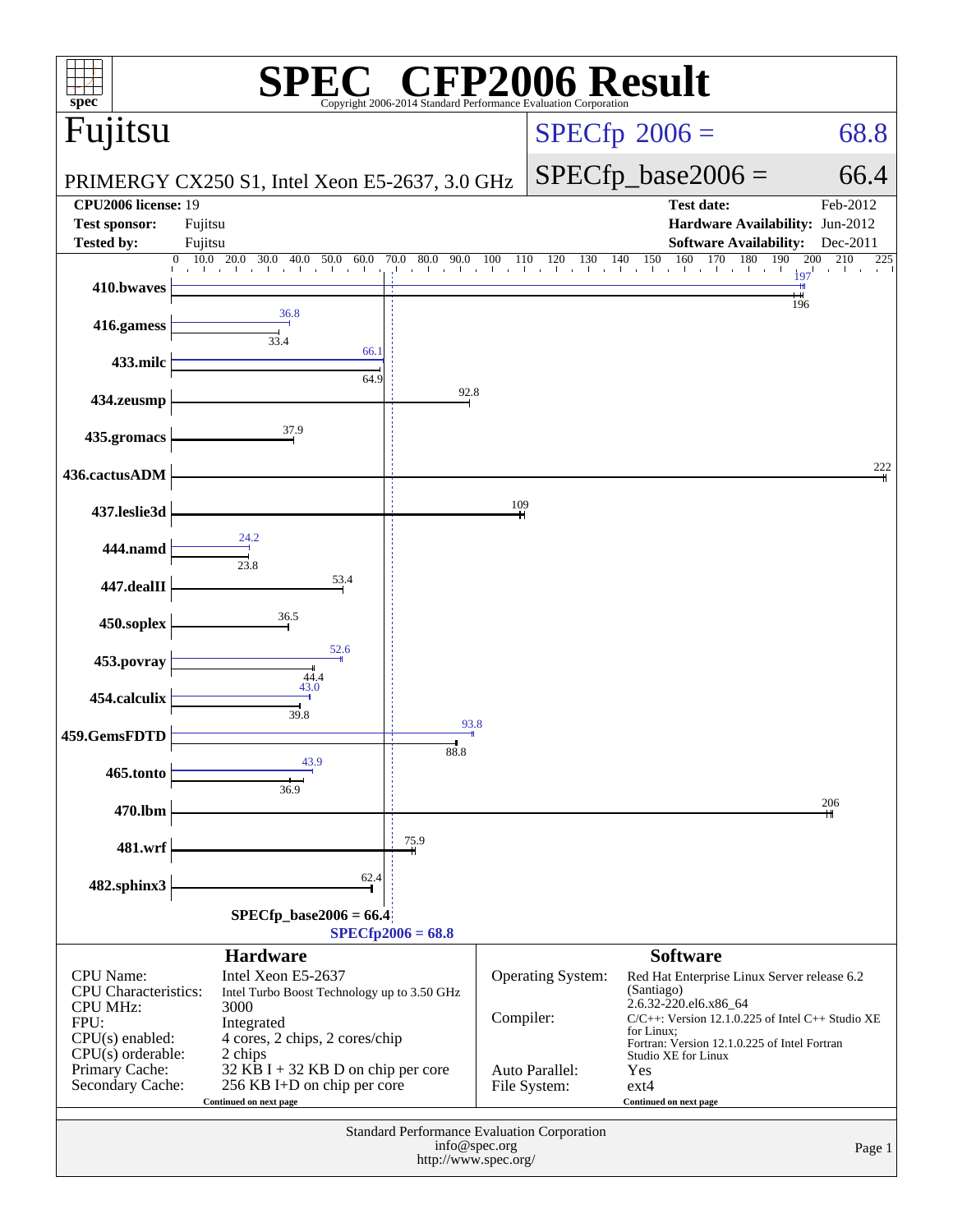

| IWJULW LUVIV                                                                                             |                |       |                |             |                |       |                |              |                |              |                |              |
|----------------------------------------------------------------------------------------------------------|----------------|-------|----------------|-------------|----------------|-------|----------------|--------------|----------------|--------------|----------------|--------------|
| <b>Base</b>                                                                                              |                |       |                | <b>Peak</b> |                |       |                |              |                |              |                |              |
| <b>Benchmark</b>                                                                                         | <b>Seconds</b> | Ratio | <b>Seconds</b> | Ratio       | <b>Seconds</b> | Ratio | <b>Seconds</b> | <b>Ratio</b> | <b>Seconds</b> | <b>Ratio</b> | <b>Seconds</b> | <b>Ratio</b> |
| 410.bwayes                                                                                               | 70.0           | 194   | 69.2           | 196         | 69.0           | 197   | 69.2           | 196          | 69.0           | 197          | 68.8           | 197          |
| $416$ .gamess                                                                                            | 585            | 33.5  | 585            | 33.4        | 586            | 33.4  | 532            | 36.8         | 532            | 36.8         | 532            | 36.8         |
| $433$ .milc                                                                                              | 141            | 64.9  | 141            | 64.9        | 141            | 65.0  | 139            | 66.1         | 139            | 65.9         | 139            | 66.1         |
| 434.zeusmp                                                                                               | 98.0           | 92.8  | 98.0           | 92.8        | 98.0           | 92.8  | 98.0           | 92.8         | 98.0           | 92.8         | 98.0           | 92.8         |
| $435$ .gromacs                                                                                           | 188            | 37.9  | 188            | 37.9        | 188            | 38.0  | 188            | 37.9         | 188            | 37.9         | 188            | 38.0         |
| 436.cactusADM                                                                                            | 53.6           | 223   | 53.8           | 222         | 53.8           | 222   | 53.6           | 223          | 53.8           | 222          | 53.8           | 222          |
| 437.leslie3d                                                                                             | 85.4           | 110   | 86.6           | 108         | 86.4           | 109   | 85.4           | 110          | 86.6           | 108          | 86.4           | <u>109</u>   |
| 444.namd                                                                                                 | 336            | 23.8  | 336            | 23.8        | 336            | 23.8  | 331            | 24.2         | 331            | 24.2         | 331            | 24.3         |
| $ 447 \text{.}$ dealII                                                                                   | 214            | 53.4  | 214            | 53.4        | 214            | 53.4  | 214            | 53.4         | 214            | 53.4         | 214            | 53.4         |
| $450$ .soplex                                                                                            | 231            | 36.1  | 229            | 36.5        | 229            | 36.5  | 231            | 36.1         | 229            | 36.5         | 229            | 36.5         |
| $ 453$ . povray                                                                                          | 121            | 44.0  | 120            | 44.4        | 120            | 44.4  | 101            | 52.6         | <b>101</b>     | 52.6         | 100            | 53.2         |
| 454.calculix                                                                                             | 207            | 39.8  | 206            | 40.1        | 207            | 39.8  | 192            | 43.0         | <u>192</u>     | 43.0         | 192            | 43.0         |
| 459.GemsFDTD                                                                                             | 119            | 88.8  | 120            | 88.5        | 119            | 89.1  | 113            | 93.6         | 113            | 94.1         | <u>113</u>     | 93.8         |
| 465.tonto                                                                                                | 266            | 36.9  | 240            | 41.1        | 267            | 36.8  | 225            | 43.8         | 224            | 43.9         | 224            | 43.9         |
| 470.1bm                                                                                                  | 66.6           | 206   | 67.2           | 204         | 66.8           | 206   | 66.6           | 206          | 67.2           | 204          | 66.8           | 206          |
| 481.wrf                                                                                                  | 147            | 76.1  | 147            | 75.9        | 149            | 75.0  | 147            | 76.1         | 147            | 75.9         | 149            | 75.0         |
| $482$ .sphinx $3$                                                                                        | 312            | 62.4  | 311            | 62.7        | 314            | 62.1  | 312            | 62.4         | 311            | 62.7         | 314            | 62.1         |
| Results appear in the order in which they were run. Bold underlined text indicates a median measurement. |                |       |                |             |                |       |                |              |                |              |                |              |

### **[Operating System Notes](http://www.spec.org/auto/cpu2006/Docs/result-fields.html#OperatingSystemNotes)**

 Stack size set to unlimited using "ulimit -s unlimited" Transparent Huge Pages enabled with: echo always > /sys/kernel/mm/redhat\_transparent\_hugepage/enabled

### **[Platform Notes](http://www.spec.org/auto/cpu2006/Docs/result-fields.html#PlatformNotes)**

 BIOS configuration: Intel HT Technology = Disable

> Standard Performance Evaluation Corporation [info@spec.org](mailto:info@spec.org) <http://www.spec.org/>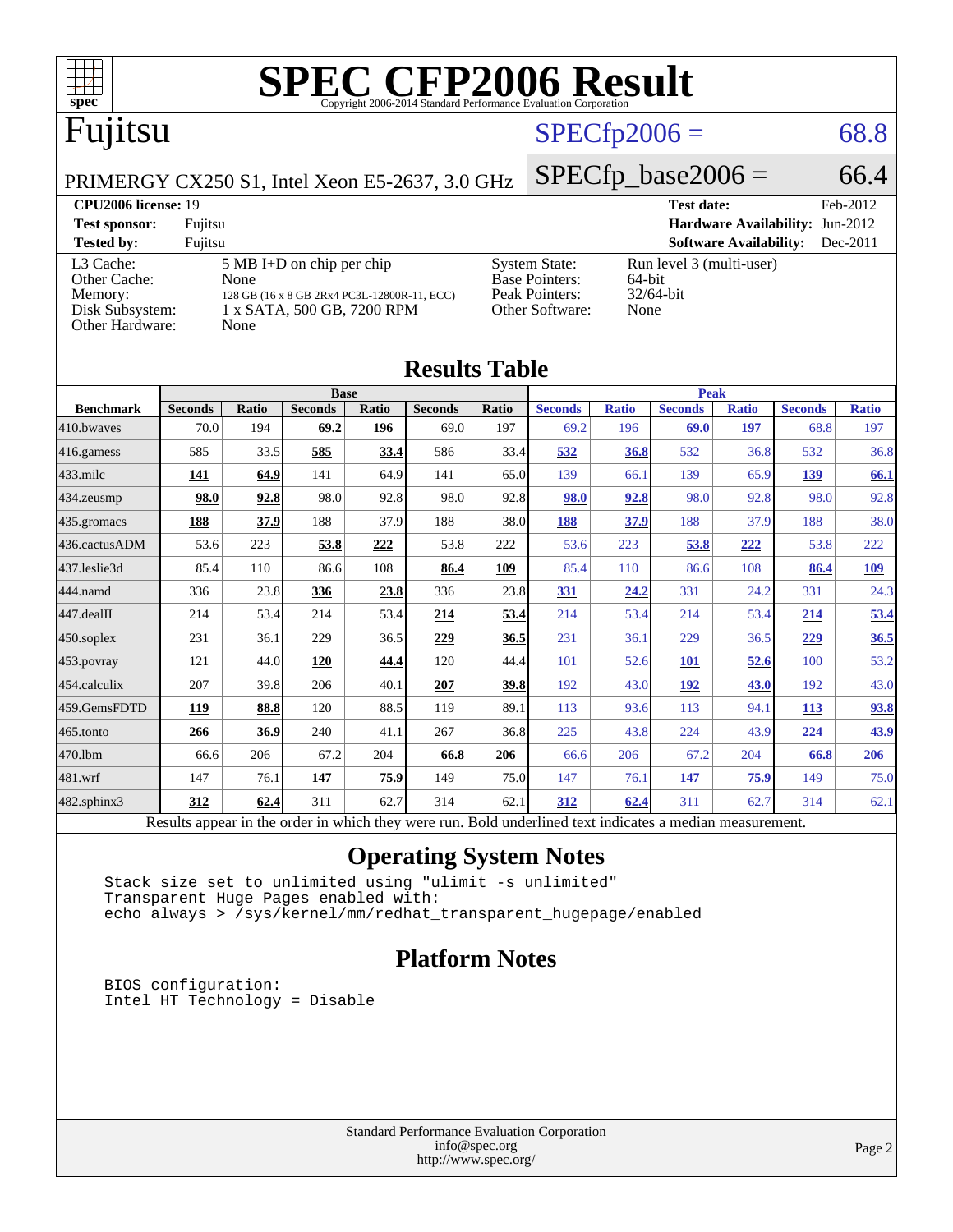

# **[SPEC CFP2006 Result](http://www.spec.org/auto/cpu2006/Docs/result-fields.html#SPECCFP2006Result)**

# Fujitsu

 $SPECTp2006 = 68.8$ 

PRIMERGY CX250 S1, Intel Xeon E5-2637, 3.0 GHz

**[Tested by:](http://www.spec.org/auto/cpu2006/Docs/result-fields.html#Testedby)** Fujitsu **[Software Availability:](http://www.spec.org/auto/cpu2006/Docs/result-fields.html#SoftwareAvailability)** Dec-2011

**[CPU2006 license:](http://www.spec.org/auto/cpu2006/Docs/result-fields.html#CPU2006license)** 19 **[Test date:](http://www.spec.org/auto/cpu2006/Docs/result-fields.html#Testdate)** Feb-2012 **[Test sponsor:](http://www.spec.org/auto/cpu2006/Docs/result-fields.html#Testsponsor)** Fujitsu **[Hardware Availability:](http://www.spec.org/auto/cpu2006/Docs/result-fields.html#HardwareAvailability)** Jun-2012

 $SPECTp\_base2006 = 66.4$ 

### **[General Notes](http://www.spec.org/auto/cpu2006/Docs/result-fields.html#GeneralNotes)**

Environment variables set by runspec before the start of the run:  $KMP$  AFFINITY = "granularity=fine, scatter" LD\_LIBRARY\_PATH = "/SPECcpu2006/libs/32:/SPECcpu2006/libs/64" OMP\_NUM\_THREADS = "4"

 Binaries compiled on a system with 1x Core i7-860 CPU + 8GB memory using RHEL5.5 This result was measured on the PRIMERGY CX250 S1. The PRIMERGY CX250 S1 and the PRIMERGY CX270 S1 are electronically equivalent. For information about Fujitsu please visit: <http://www.fujitsu.com>

**[Base Compiler Invocation](http://www.spec.org/auto/cpu2006/Docs/result-fields.html#BaseCompilerInvocation)**

[C benchmarks](http://www.spec.org/auto/cpu2006/Docs/result-fields.html#Cbenchmarks):  $-m64$ 

[C++ benchmarks:](http://www.spec.org/auto/cpu2006/Docs/result-fields.html#CXXbenchmarks) [icpc -m64](http://www.spec.org/cpu2006/results/res2012q3/cpu2006-20120605-22766.flags.html#user_CXXbase_intel_icpc_64bit_bedb90c1146cab66620883ef4f41a67e)

[Fortran benchmarks](http://www.spec.org/auto/cpu2006/Docs/result-fields.html#Fortranbenchmarks): [ifort -m64](http://www.spec.org/cpu2006/results/res2012q3/cpu2006-20120605-22766.flags.html#user_FCbase_intel_ifort_64bit_ee9d0fb25645d0210d97eb0527dcc06e)

[Benchmarks using both Fortran and C](http://www.spec.org/auto/cpu2006/Docs/result-fields.html#BenchmarksusingbothFortranandC): [icc -m64](http://www.spec.org/cpu2006/results/res2012q3/cpu2006-20120605-22766.flags.html#user_CC_FCbase_intel_icc_64bit_0b7121f5ab7cfabee23d88897260401c) [ifort -m64](http://www.spec.org/cpu2006/results/res2012q3/cpu2006-20120605-22766.flags.html#user_CC_FCbase_intel_ifort_64bit_ee9d0fb25645d0210d97eb0527dcc06e)

### **[Base Portability Flags](http://www.spec.org/auto/cpu2006/Docs/result-fields.html#BasePortabilityFlags)**

| 410.bwaves: -DSPEC CPU LP64<br>416.gamess: -DSPEC_CPU_LP64<br>433.milc: -DSPEC CPU LP64 |                                                                |
|-----------------------------------------------------------------------------------------|----------------------------------------------------------------|
| 434.zeusmp: - DSPEC_CPU_LP64                                                            |                                                                |
| 435.gromacs: -DSPEC_CPU_LP64 -nofor_main                                                |                                                                |
| 436.cactusADM: -DSPEC CPU LP64 -nofor main                                              |                                                                |
| 437.leslie3d: -DSPEC CPU LP64                                                           |                                                                |
| 444.namd: -DSPEC CPU LP64                                                               |                                                                |
| 447.dealII: -DSPEC_CPU LP64                                                             |                                                                |
| 450.soplex: -DSPEC_CPU_LP64                                                             |                                                                |
| 453.povray: -DSPEC_CPU_LP64                                                             |                                                                |
| 454.calculix: - DSPEC CPU LP64 - nofor main                                             |                                                                |
| 459. GemsFDTD: - DSPEC CPU LP64                                                         |                                                                |
| 465.tonto: - DSPEC CPU LP64                                                             |                                                                |
| 470.1bm: - DSPEC CPU LP64                                                               |                                                                |
|                                                                                         | 481.wrf: -DSPEC CPU_LP64 -DSPEC_CPU_CASE_FLAG -DSPEC_CPU_LINUX |
| 482.sphinx3: -DSPEC_CPU_LP64                                                            |                                                                |
|                                                                                         |                                                                |

| <b>Standard Performance Evaluation Corporation</b> |
|----------------------------------------------------|
| info@spec.org                                      |
| http://www.spec.org/                               |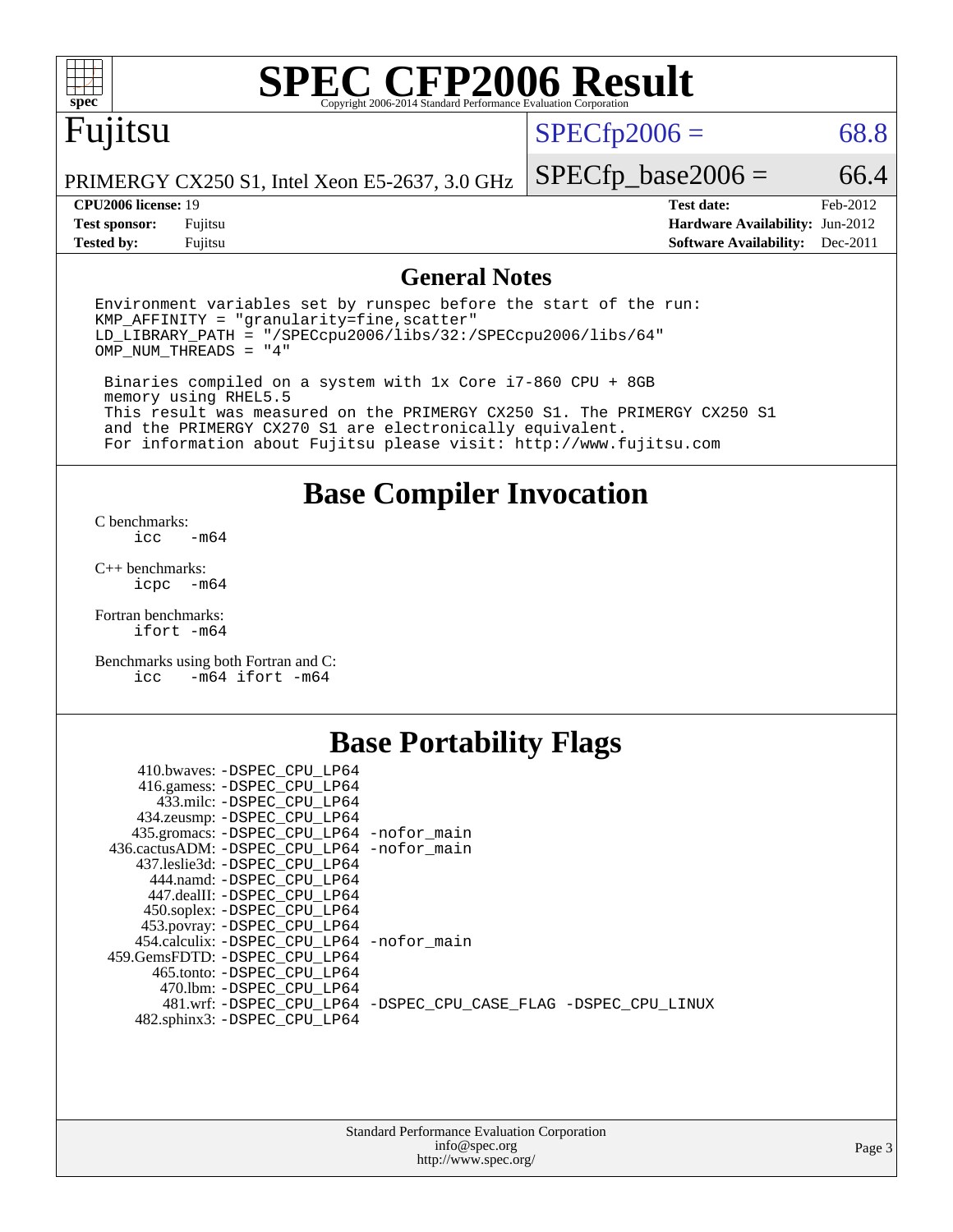

# **[SPEC CFP2006 Result](http://www.spec.org/auto/cpu2006/Docs/result-fields.html#SPECCFP2006Result)**

# Fujitsu

 $SPECTp2006 = 68.8$ 

PRIMERGY CX250 S1, Intel Xeon E5-2637, 3.0 GHz

**[Tested by:](http://www.spec.org/auto/cpu2006/Docs/result-fields.html#Testedby)** Fujitsu **[Software Availability:](http://www.spec.org/auto/cpu2006/Docs/result-fields.html#SoftwareAvailability)** Dec-2011

**[CPU2006 license:](http://www.spec.org/auto/cpu2006/Docs/result-fields.html#CPU2006license)** 19 **[Test date:](http://www.spec.org/auto/cpu2006/Docs/result-fields.html#Testdate)** Feb-2012 **[Test sponsor:](http://www.spec.org/auto/cpu2006/Docs/result-fields.html#Testsponsor)** Fujitsu **[Hardware Availability:](http://www.spec.org/auto/cpu2006/Docs/result-fields.html#HardwareAvailability)** Jun-2012

 $SPECTp\_base2006 = 66.4$ 

# **[Base Optimization Flags](http://www.spec.org/auto/cpu2006/Docs/result-fields.html#BaseOptimizationFlags)**

[C benchmarks](http://www.spec.org/auto/cpu2006/Docs/result-fields.html#Cbenchmarks): [-xAVX](http://www.spec.org/cpu2006/results/res2012q3/cpu2006-20120605-22766.flags.html#user_CCbase_f-xAVX) [-ipo](http://www.spec.org/cpu2006/results/res2012q3/cpu2006-20120605-22766.flags.html#user_CCbase_f-ipo) [-O3](http://www.spec.org/cpu2006/results/res2012q3/cpu2006-20120605-22766.flags.html#user_CCbase_f-O3) [-no-prec-div](http://www.spec.org/cpu2006/results/res2012q3/cpu2006-20120605-22766.flags.html#user_CCbase_f-no-prec-div) [-static](http://www.spec.org/cpu2006/results/res2012q3/cpu2006-20120605-22766.flags.html#user_CCbase_f-static) [-parallel](http://www.spec.org/cpu2006/results/res2012q3/cpu2006-20120605-22766.flags.html#user_CCbase_f-parallel) [-opt-prefetch](http://www.spec.org/cpu2006/results/res2012q3/cpu2006-20120605-22766.flags.html#user_CCbase_f-opt-prefetch) [-ansi-alias](http://www.spec.org/cpu2006/results/res2012q3/cpu2006-20120605-22766.flags.html#user_CCbase_f-ansi-alias) [C++ benchmarks:](http://www.spec.org/auto/cpu2006/Docs/result-fields.html#CXXbenchmarks) [-xAVX](http://www.spec.org/cpu2006/results/res2012q3/cpu2006-20120605-22766.flags.html#user_CXXbase_f-xAVX) [-ipo](http://www.spec.org/cpu2006/results/res2012q3/cpu2006-20120605-22766.flags.html#user_CXXbase_f-ipo) [-O3](http://www.spec.org/cpu2006/results/res2012q3/cpu2006-20120605-22766.flags.html#user_CXXbase_f-O3) [-no-prec-div](http://www.spec.org/cpu2006/results/res2012q3/cpu2006-20120605-22766.flags.html#user_CXXbase_f-no-prec-div) [-static](http://www.spec.org/cpu2006/results/res2012q3/cpu2006-20120605-22766.flags.html#user_CXXbase_f-static) [-opt-prefetch](http://www.spec.org/cpu2006/results/res2012q3/cpu2006-20120605-22766.flags.html#user_CXXbase_f-opt-prefetch) [-ansi-alias](http://www.spec.org/cpu2006/results/res2012q3/cpu2006-20120605-22766.flags.html#user_CXXbase_f-ansi-alias) [Fortran benchmarks](http://www.spec.org/auto/cpu2006/Docs/result-fields.html#Fortranbenchmarks): [-xAVX](http://www.spec.org/cpu2006/results/res2012q3/cpu2006-20120605-22766.flags.html#user_FCbase_f-xAVX) [-ipo](http://www.spec.org/cpu2006/results/res2012q3/cpu2006-20120605-22766.flags.html#user_FCbase_f-ipo) [-O3](http://www.spec.org/cpu2006/results/res2012q3/cpu2006-20120605-22766.flags.html#user_FCbase_f-O3) [-no-prec-div](http://www.spec.org/cpu2006/results/res2012q3/cpu2006-20120605-22766.flags.html#user_FCbase_f-no-prec-div) [-static](http://www.spec.org/cpu2006/results/res2012q3/cpu2006-20120605-22766.flags.html#user_FCbase_f-static) [-parallel](http://www.spec.org/cpu2006/results/res2012q3/cpu2006-20120605-22766.flags.html#user_FCbase_f-parallel) [-opt-prefetch](http://www.spec.org/cpu2006/results/res2012q3/cpu2006-20120605-22766.flags.html#user_FCbase_f-opt-prefetch) [Benchmarks using both Fortran and C](http://www.spec.org/auto/cpu2006/Docs/result-fields.html#BenchmarksusingbothFortranandC):

[-xAVX](http://www.spec.org/cpu2006/results/res2012q3/cpu2006-20120605-22766.flags.html#user_CC_FCbase_f-xAVX) [-ipo](http://www.spec.org/cpu2006/results/res2012q3/cpu2006-20120605-22766.flags.html#user_CC_FCbase_f-ipo) [-O3](http://www.spec.org/cpu2006/results/res2012q3/cpu2006-20120605-22766.flags.html#user_CC_FCbase_f-O3) [-no-prec-div](http://www.spec.org/cpu2006/results/res2012q3/cpu2006-20120605-22766.flags.html#user_CC_FCbase_f-no-prec-div) [-static](http://www.spec.org/cpu2006/results/res2012q3/cpu2006-20120605-22766.flags.html#user_CC_FCbase_f-static) [-parallel](http://www.spec.org/cpu2006/results/res2012q3/cpu2006-20120605-22766.flags.html#user_CC_FCbase_f-parallel) [-opt-prefetch](http://www.spec.org/cpu2006/results/res2012q3/cpu2006-20120605-22766.flags.html#user_CC_FCbase_f-opt-prefetch) [-ansi-alias](http://www.spec.org/cpu2006/results/res2012q3/cpu2006-20120605-22766.flags.html#user_CC_FCbase_f-ansi-alias)

# **[Peak Compiler Invocation](http://www.spec.org/auto/cpu2006/Docs/result-fields.html#PeakCompilerInvocation)**

[C benchmarks](http://www.spec.org/auto/cpu2006/Docs/result-fields.html#Cbenchmarks):  $\text{icc}$  -m64

[C++ benchmarks:](http://www.spec.org/auto/cpu2006/Docs/result-fields.html#CXXbenchmarks) [icpc -m64](http://www.spec.org/cpu2006/results/res2012q3/cpu2006-20120605-22766.flags.html#user_CXXpeak_intel_icpc_64bit_bedb90c1146cab66620883ef4f41a67e)

[Fortran benchmarks](http://www.spec.org/auto/cpu2006/Docs/result-fields.html#Fortranbenchmarks): [ifort -m64](http://www.spec.org/cpu2006/results/res2012q3/cpu2006-20120605-22766.flags.html#user_FCpeak_intel_ifort_64bit_ee9d0fb25645d0210d97eb0527dcc06e)

[Benchmarks using both Fortran and C](http://www.spec.org/auto/cpu2006/Docs/result-fields.html#BenchmarksusingbothFortranandC): [icc -m64](http://www.spec.org/cpu2006/results/res2012q3/cpu2006-20120605-22766.flags.html#user_CC_FCpeak_intel_icc_64bit_0b7121f5ab7cfabee23d88897260401c) [ifort -m64](http://www.spec.org/cpu2006/results/res2012q3/cpu2006-20120605-22766.flags.html#user_CC_FCpeak_intel_ifort_64bit_ee9d0fb25645d0210d97eb0527dcc06e)

# **[Peak Portability Flags](http://www.spec.org/auto/cpu2006/Docs/result-fields.html#PeakPortabilityFlags)**

Same as Base Portability Flags

# **[Peak Optimization Flags](http://www.spec.org/auto/cpu2006/Docs/result-fields.html#PeakOptimizationFlags)**

[C benchmarks](http://www.spec.org/auto/cpu2006/Docs/result-fields.html#Cbenchmarks):

433.milc:  $-x$ AVX(pass 2)  $-p$ rof-gen(pass 1)  $-p$ po(pass 2)  $-03$ (pass 2) [-no-prec-div](http://www.spec.org/cpu2006/results/res2012q3/cpu2006-20120605-22766.flags.html#user_peakPASS2_CFLAGSPASS2_LDFLAGS433_milc_f-no-prec-div)(pass 2) [-prof-use](http://www.spec.org/cpu2006/results/res2012q3/cpu2006-20120605-22766.flags.html#user_peakPASS2_CFLAGSPASS2_LDFLAGS433_milc_prof_use_bccf7792157ff70d64e32fe3e1250b55)(pass 2) [-static](http://www.spec.org/cpu2006/results/res2012q3/cpu2006-20120605-22766.flags.html#user_peakOPTIMIZE433_milc_f-static) [-auto-ilp32](http://www.spec.org/cpu2006/results/res2012q3/cpu2006-20120605-22766.flags.html#user_peakCOPTIMIZE433_milc_f-auto-ilp32) [-ansi-alias](http://www.spec.org/cpu2006/results/res2012q3/cpu2006-20120605-22766.flags.html#user_peakCOPTIMIZE433_milc_f-ansi-alias)

 $470$ .lbm: basepeak = yes

 $482$ .sphinx3: basepeak = yes

Continued on next page

Standard Performance Evaluation Corporation [info@spec.org](mailto:info@spec.org) <http://www.spec.org/>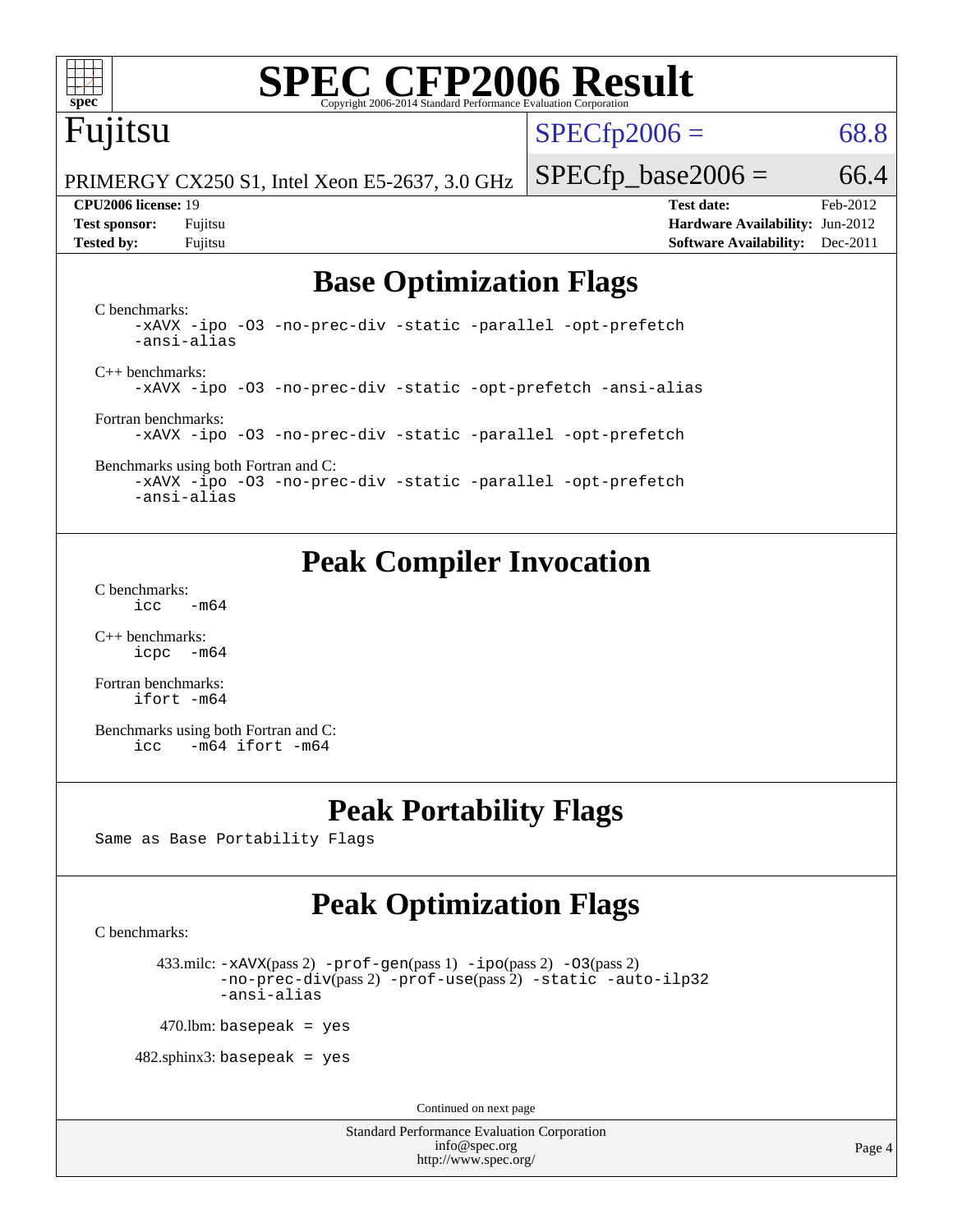

[Benchmarks using both Fortran and C](http://www.spec.org/auto/cpu2006/Docs/result-fields.html#BenchmarksusingbothFortranandC):

 435.gromacs: basepeak = yes  $436.cactusADM: basepeak = yes$  454.calculix: [-xAVX](http://www.spec.org/cpu2006/results/res2012q3/cpu2006-20120605-22766.flags.html#user_peakOPTIMIZE454_calculix_f-xAVX) [-ipo](http://www.spec.org/cpu2006/results/res2012q3/cpu2006-20120605-22766.flags.html#user_peakOPTIMIZE454_calculix_f-ipo) [-O3](http://www.spec.org/cpu2006/results/res2012q3/cpu2006-20120605-22766.flags.html#user_peakOPTIMIZE454_calculix_f-O3) [-no-prec-div](http://www.spec.org/cpu2006/results/res2012q3/cpu2006-20120605-22766.flags.html#user_peakOPTIMIZE454_calculix_f-no-prec-div) [-auto-ilp32](http://www.spec.org/cpu2006/results/res2012q3/cpu2006-20120605-22766.flags.html#user_peakCOPTIMIZE454_calculix_f-auto-ilp32) [-ansi-alias](http://www.spec.org/cpu2006/results/res2012q3/cpu2006-20120605-22766.flags.html#user_peakCOPTIMIZE454_calculix_f-ansi-alias)  $481.$ wrf: basepeak = yes

The flags files that were used to format this result can be browsed at <http://www.spec.org/cpu2006/flags/Intel-ic12.1-official-linux64.20111122.html> <http://www.spec.org/cpu2006/flags/Fujitsu-Platform.20120313.01.html>

> Standard Performance Evaluation Corporation [info@spec.org](mailto:info@spec.org) <http://www.spec.org/>